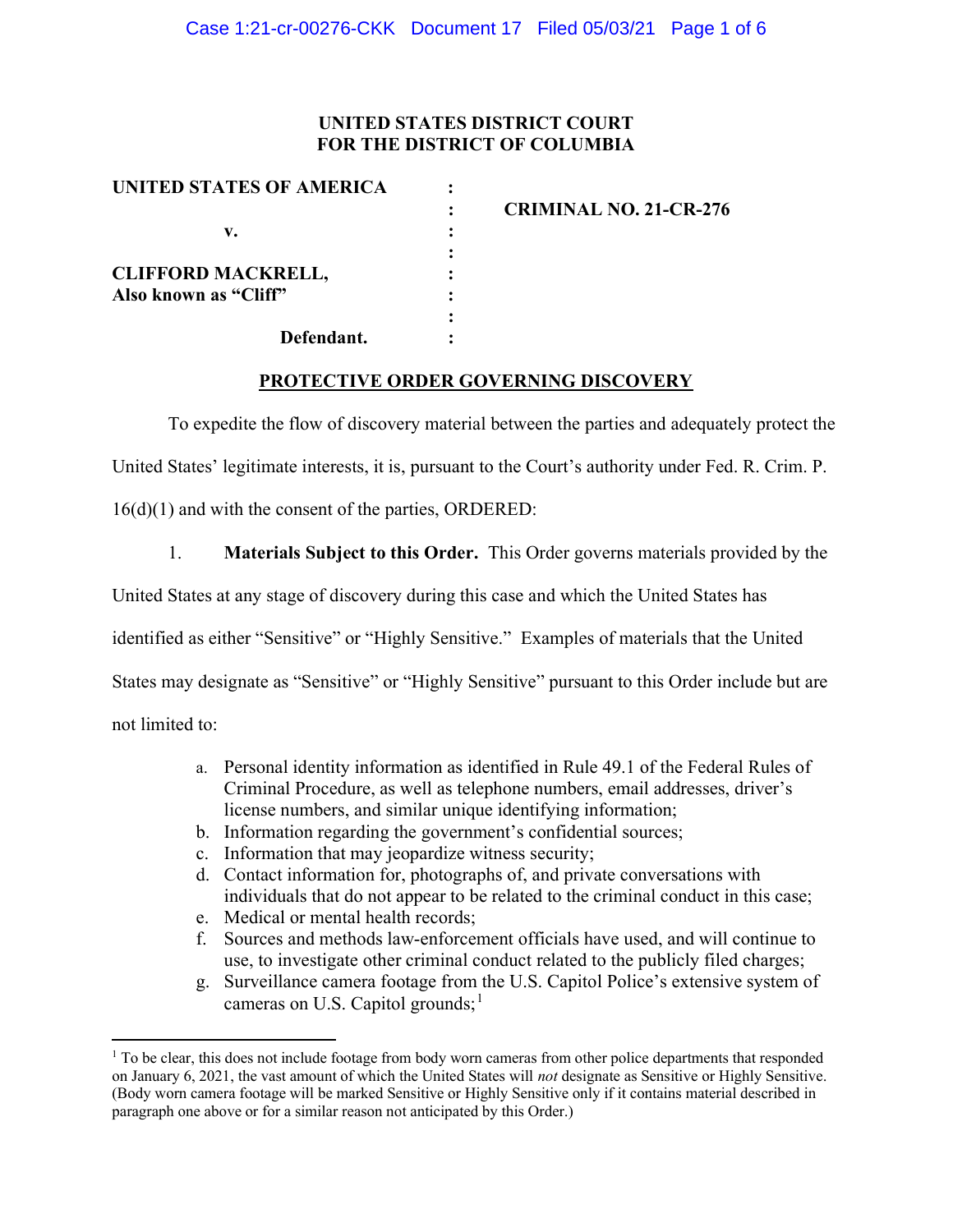- h. Repair estimates from the Architect of the Capitol;
- i. Materials designated as "security information" pursuant 2 U.S.C. §1979; and
- j. Tax returns or tax information.

This Order will not be used to designate materials as Sensitive or Highly Sensitive unless such designation is necessary for one of the reasons stated in this paragraph or for a similar reason not anticipated by this Order. The government agrees to make every effort to provide discovery in a manner that will allow for most discovery to be produced without such designations.

2. **Defendant.** Any reference to "Defendant" herein refers individually to each

defendant identified in the caption above.

3. Legal Defense Team. The "legal defense team" includes defense counsel

(defined as counsel of record in this case, including any post-conviction or appellate counsel)

and any attorneys, investigators, paralegals, support staff, and expert witnesses who are advising

or assisting defense counsel in connection with this case.

# 4. Rules for the Handling of Sensitive and Highly Sensitive Materials.

- a. Limitations on Use. Defendant and the legal defense team may use Sensitive and Highly Sensitive discovery materials solely in connection with the defense of this case and any other case connected to the events at the United States Capitol on January 6, 2021, including any post-conviction or appellate litigation, and for no other purpose, and in connection with no other proceeding, without further order of this Court.
- b. Limitations on Dissemination. No Sensitive or Highly Sensitive materials, or the information contained therein, may be disclosed to any persons other than Defendant, the legal defense team, or the person to whom the Sensitive or Highly Sensitive information solely and directly pertains or his/her counsel, without agreement of the United States or prior authorization from the Court.
- c. Limitations on Reproduction. Defendant, the legal defense team, and authorized persons shall not copy or reproduce the Sensitive or Highly Sensitive materials except in order to provide copies of the materials for use in connection with this case by Defendant, the legal defense team, the person to whom the Sensitive or Highly Sensitive information solely and directly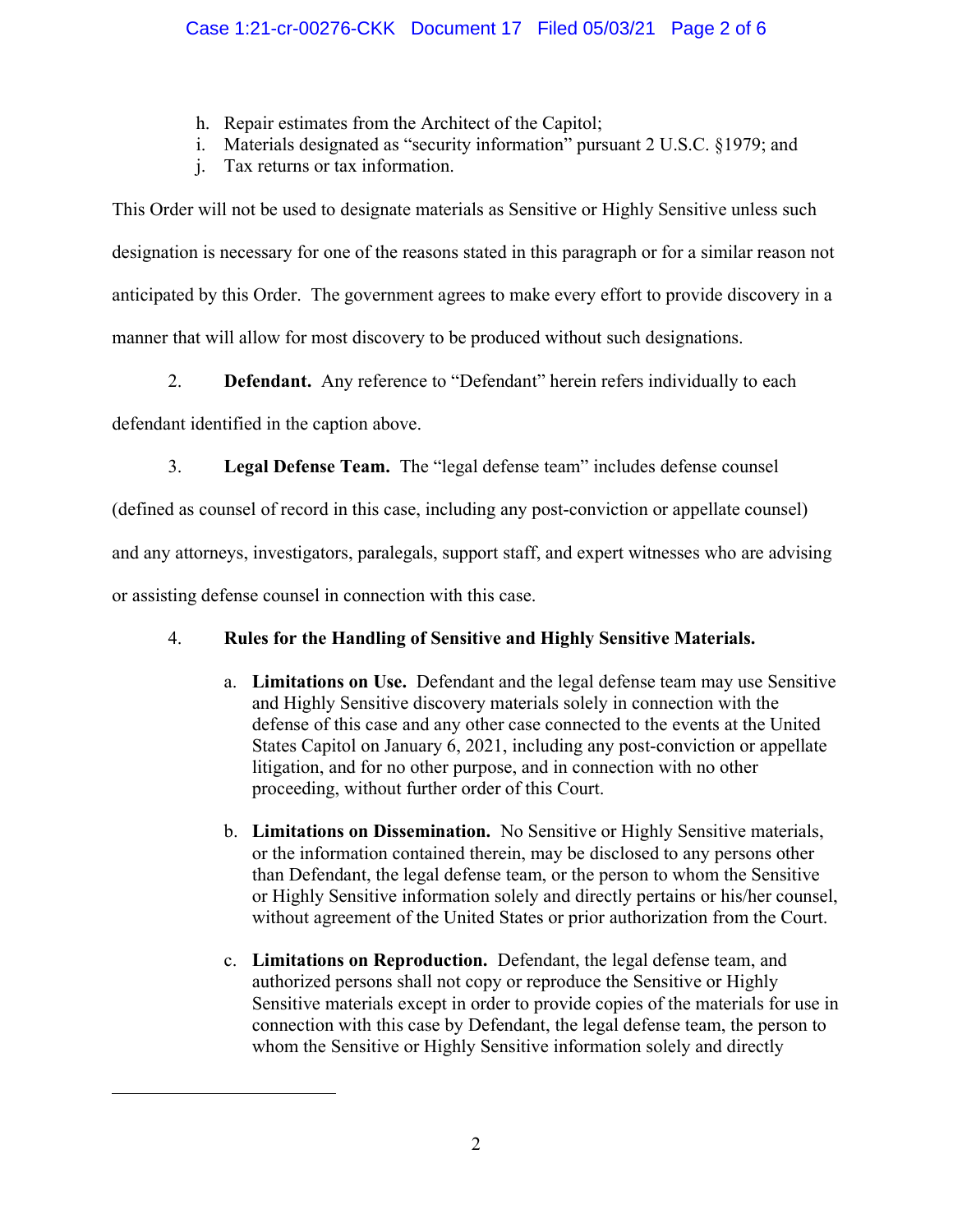pertains or his/her counsel, and other persons to whom the Court may authorize disclosure (collectively, "authorized persons").

If defense counsel provides Defendant access to Sensitive or Highly Sensitive materials, defense counsel must advise Defendant that Defendant may not record any personal identity information as identified in Rule 49.1 of the Federal Rules of Criminal Procedure or any telephone numbers, email addresses, driver's license numbers, and similar unique identifying information. By signing the attached affirmation, Defendant agrees not to do so.

Copies and reproductions, and any notes or records made in relation to the contents of the Sensitive and Highly Sensitive materials, are to be treated in the same manner as the original materials.

- d. Court Filings. Absent prior agreement by the parties or permission from the Court, no party shall disclose materials designated as Sensitive or Highly Sensitive in any public filing with the Court. Such materials shall be submitted under seal. The Clerk shall accept for filing under seal any filings so marked by the parties pursuant to this Order.
- e. Court Hearings. The restrictions in this Order shall not limit either party in the use of the materials in judicial proceedings in this case. The procedures for use of designated Sensitive and Highly Sensitive materials during any hearing or the trial of this matter shall be determined by the parties and the Court in advance of the hearing or trial. No party shall disclose materials designated Sensitive or Highly Sensitive in open court without agreement by the parties that such materials may be disclosed in open court or prior consideration by the Court.

# 5. Additional Rules for Handling of Sensitive Materials. The following

additional terms apply to Sensitive materials:

a. Storage. Sensitive materials must be maintained in the custody and control of Defendant, the legal defense team, and authorized persons. This restriction shall not apply to the person to whom the Sensitive information solely and directly pertains or his/her attorney.

# 6. Additional Rules for Handling of Highly Sensitive Materials. The following

additional rules apply to Highly Sensitive materials:

a. Additional Limitations on Dissemination. Defense counsel may not provide a copy of Highly Sensitive materials to Defendant or permit Defendant to view such materials unsupervised by defense counsel or an attorney,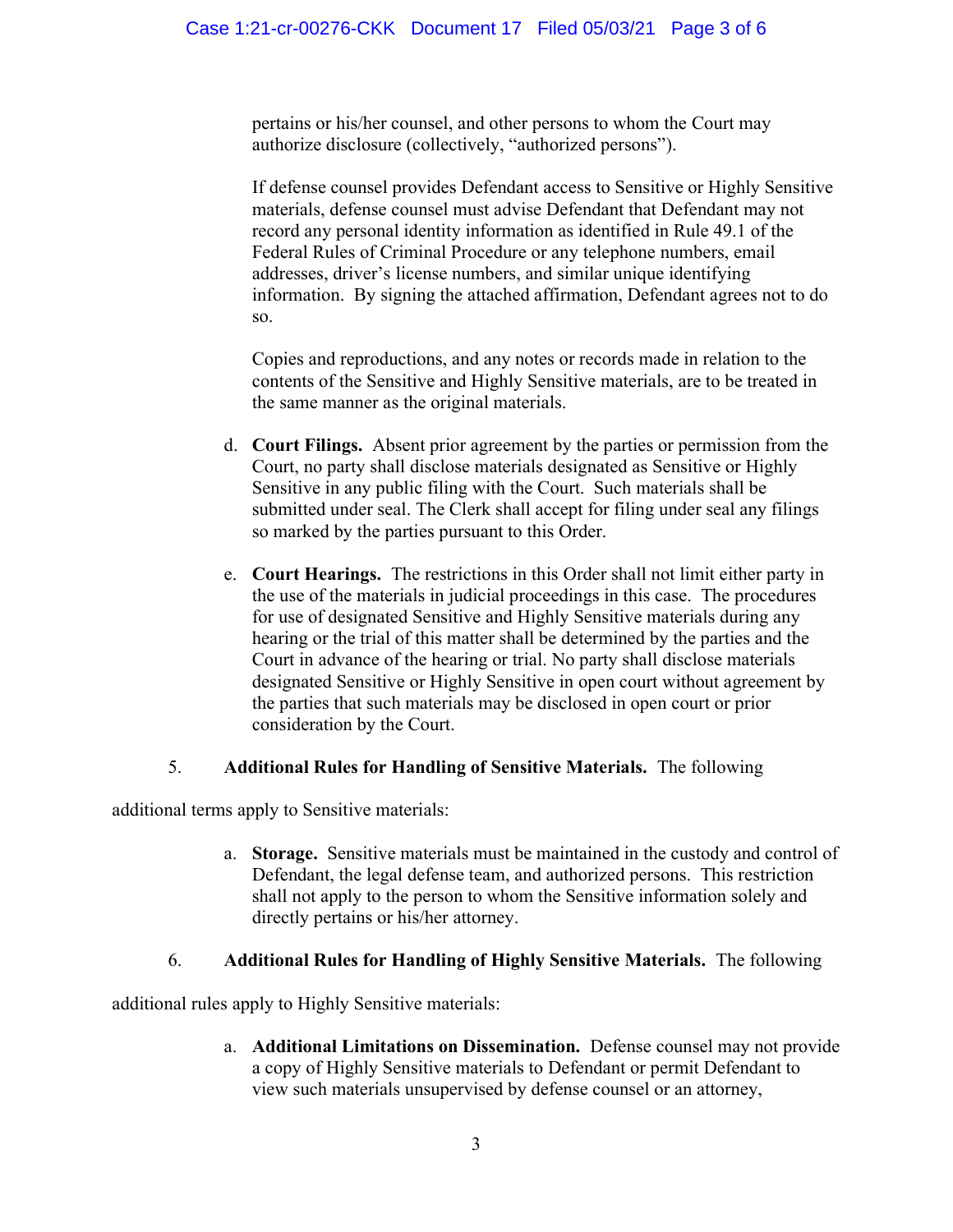investigator, paralegal, or support staff person employed by defense counsel. The parties agree that defense counsel or an attorney, investigator, paralegal, or support staff person employed by defense counsel, may supervise Defendant by allowing access to Highly Sensitive materials through a cloudbased delivery system that permits Defendant to view the materials but does not permit Defendant the ability to download; provided that, prior to doing so, defense counsel first provides notice to the United States and allow the United States to file an objection with the Court if no agreement is reached.

- b. Additional Limitations on Reproduction. Counsel agrees that prior to showing materials to Defendant designated as Highly Sensitive, counsel or an attorney, investigator, paralegal, or support staff person employed by defense counsel will read Defendant the relevant parts of this Order, and remind Defendant of the consequences of violating the Order. If Defendant takes notes regarding Highly Sensitive materials, counsel or an attorney, investigator, paralegal, or support staff person employed by defense counsel must take reasonable steps to determine whether Defendant has copied any personal identity information as identified in Rule 49.1 of the Federal Rules of Criminal Procedure or any telephone numbers, email addresses, driver's license numbers, and similar unique identifying information.
- c. Storage. Highly Sensitive materials must be maintained in the custody and control of the legal defense team and authorized persons. This restriction shall not apply to the person to whom the Highly Sensitive information solely and directly pertains or his/her attorney.

7. Viewing by Incarcerated Defendants. If Defendant is in the custody of the

United States Marshals Service, defense counsel is authorized to provide a copy of discovery materials to the appropriate point of contact so that the defendant can view the discovery materials, subject to the terms of this Order.

8. Disputes. The parties shall make a good faith effort to resolve any dispute about a sensitivity designation before requesting the Court's intervention. The United States may agree to remove or reduce a sensitivity designation without further order of this Court. Whenever the redaction of specified information will resolve the basis for which a sensitivity designation was applied, the United States will agree to redaction, and such redaction will render the materials no longer subject to this Order. Any agreement to reduce or remove a sensitivity designation or to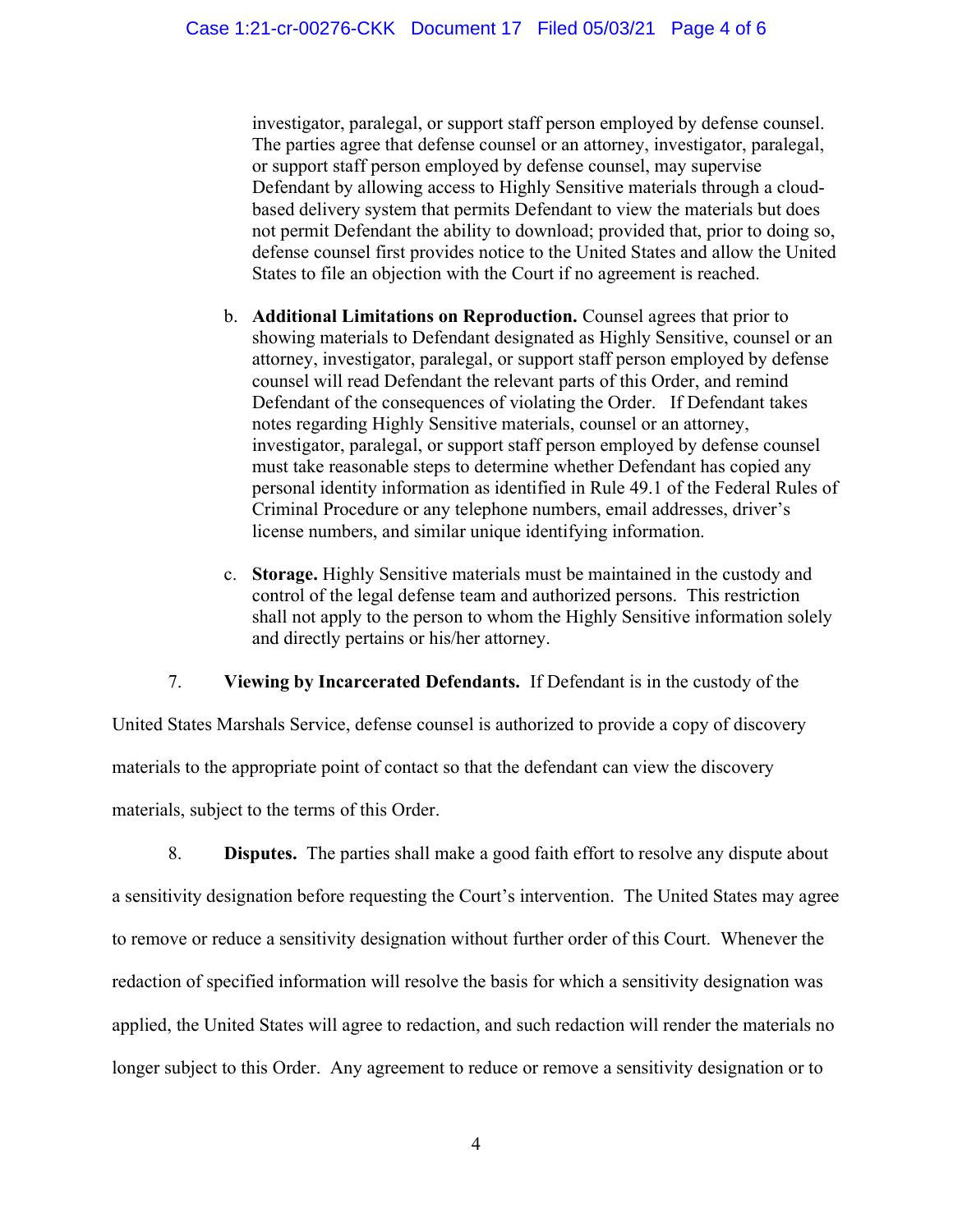#### Case 1:21-cr-00276-CKK Document 17 Filed 05/03/21 Page 5 of 6

redact specific information shall be memorialized in writing.

9. Modification Permitted. Nothing in this Order shall prevent any party from seeking modification of this Order nor prevent the defense from contesting a sensitivity designation. The parties agree that the burden of demonstrating the need for a protective order remains with the government at all times.

10. Failure not Waiver. The failure by the United States to designate any materials

as Sensitive or Highly Sensitive upon disclosure shall not constitute a waiver of the United States' ability to later designate the materials as Sensitive or Highly Sensitive but the

government must separately identify and memorialize the changed status of those materials in

writing.

11. Automatic Exclusions from this Order. This Order does not apply to materials

that:

- a. Are, or later become, part of the public court record, including materials that have been received in evidence in this or other public trials or hearings;
- b. Were derived directly from Defendant or that pertain solely to Defendant. Examples of such materials include Defendant's own financial records, telephone records, digital device downloads, social media records, electronic communications, arrest records, and statements to law enforcement;<sup>2</sup> and
- c. Materials that the defense obtains by means other than discovery.

# 12. Government's Discovery Obligations. Nothing in this Order modifies the

United States' obligations at any stage of discovery in this case pursuant to Federal Rules of Criminal Procedure 16 and 26.2, Local Criminal Rule 5.1, 18 U.S.C. § 3500 (the Jencks Act), and the government's general obligation to produce exculpatory and impeachment information in

 $2$  Discoverable materials that were derived directly from Defendant or that pertain solely to Defendant are exempt from this Order regardless of whether the United States has designated any such materials as "Sensitive" or "Highly Sensitive" because the same materials are being provided or made available to co-defendants or other persons charged in connection with the events at the United States Capitol on January 6, 2021.